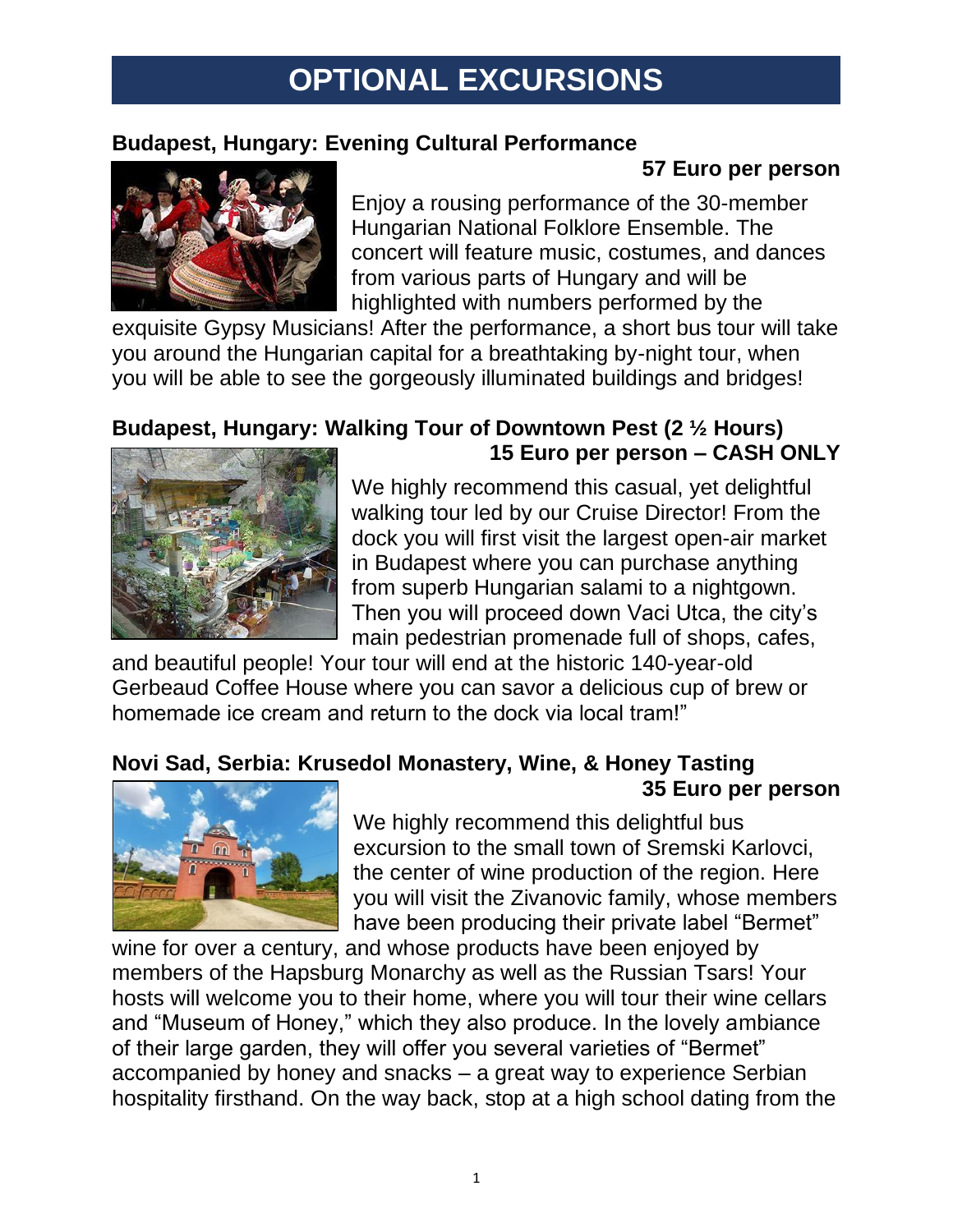# **OPTIONAL EXCURSIONS**

18th century with its full library of around 18,000 books. Before returning to your motor coach, don't be surprised if you meet a few ladies in German folk costumes who have not forgotten their ancestry and who still make the famous German Gugelhupf (kuglof) cake, which you will have a chance to taste for yourselves!

#### **Historical Landmarks in the Iron Gates**

#### **25 Euro per person**

**35 Euro per person**



Disembark the ship right by the impressive fortress of Golubac. Start your tour with a visit of this important witness of the local history. Established in the  $13<sup>th</sup>$  century by the Serbs, the fortress played an important role at this strategic

point of the river, being held at times by Hungarians, Ottomans, again Serbs. Today the impressive fort with 9 towers will take you to Lord of the Rings World.

From 2014 to 2019, the fortress was beautifully restored and is now ready to welcome you with its legends, stories, and views. Your ship will be docked in the compounds of the Golubac Fortress Museum! Your guided visit will start from the ship, leading you through the palace, the courtyard and some of the towers. The guide's comprehensive explanations, as well as a film projection, will help you understand more about this fascinating place!

### **Vidin, Bulgaria: Belogradchik Rock Formations**



Don't hesitate to take the tour to the most famous natural phenomena in the region, Belogradchik Rocks. Appeared because of wind and water erosion, this rocky fairy‐tale is spread from west to east and it is 30 km long and 3 km wide. The most

attractive rocks are around the town and named as The Madonna, The Monks, The Rider, The Dervish, The Bear, Adam and Eve, The Castle, The Little Shepherd, The Mushrooms, The Lion ‐ and many others. The Belogradchik fortress incorporates the rocks as part of its natural defense. Settled by the Roman Empire, it was later used and developed by